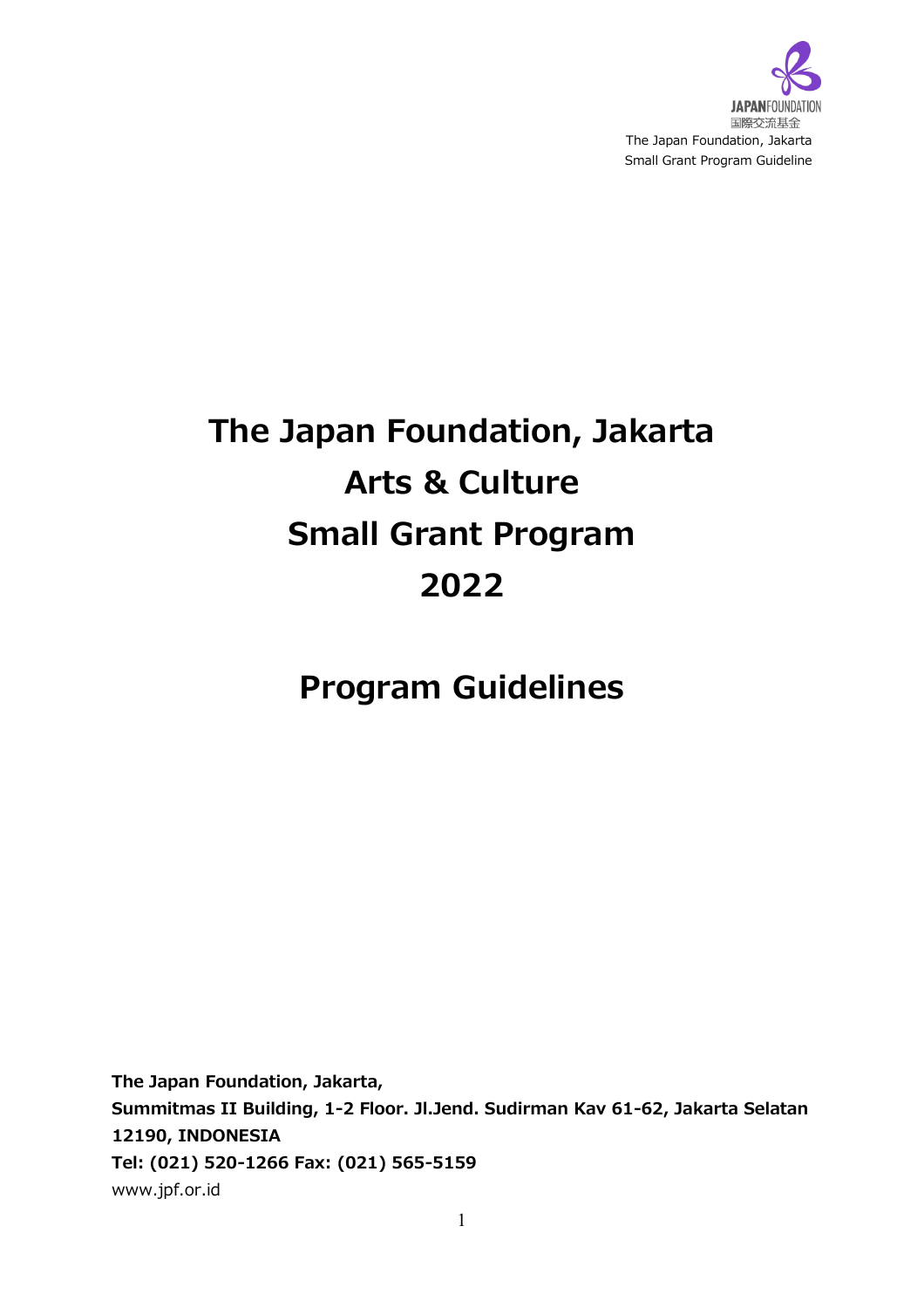

#### **1. OUTLINE**

This program provides grants to cover partial expenses to implement arts and cultural projects which promote deeper understanding of Japan or/and encourage cultural collaborations between Japan and Indonesia or East Timor.

# **2. ELIGIBILITY AND DUTIES OF APPLICANT**

# **(1) Qualified Projects**

# a) Projects concerning Japan

Art and cultural events which promote deeper understanding of Japan, such as art exhibitions, performances, film showing, or workshops which introduce arts and culture from Japan.

b) Cultural Collaborations between Japan and Indonesia/East Timor

Collaborative projects between Japan and Indonesia or East Timor in the field of arts and culture, such as co-created performances, co-curated art exhibitions, and joint workshops and conferences. Bilateral collaborative projects as well as multilateral projects that involve countries other than the target areas are also eligible.

# **(2) Priorities**

a) Projects which promote deeper understanding of Japanese arts and culture among the people of Indonesia and this region.

b) Projects with elements of collaborations between Japan and Indonesia or East Timor.

c) Projects which will expand the networks of professionals in the field of arts and culture.

d) Projects with high potential for the development into sustainable projects.

e) Projects whose outcomes have a lasting significance within relevant fields, rather than being a one-off event.

f) Projects which contribute in developing a foundation for international cultural exchanges by nurturing those who can take the lead in international cultural exchange between Japan and Indonesia or East Timor.

# **(3) Eligibility**

a) Applicants shall be non-profit organizations (e.g. universities, non-profit cultural institutions, NGO/NPOs) located in Indonesia or East Timor.

b) Applicants shall carry out the project as institutions and shall cover a part of the cost.

2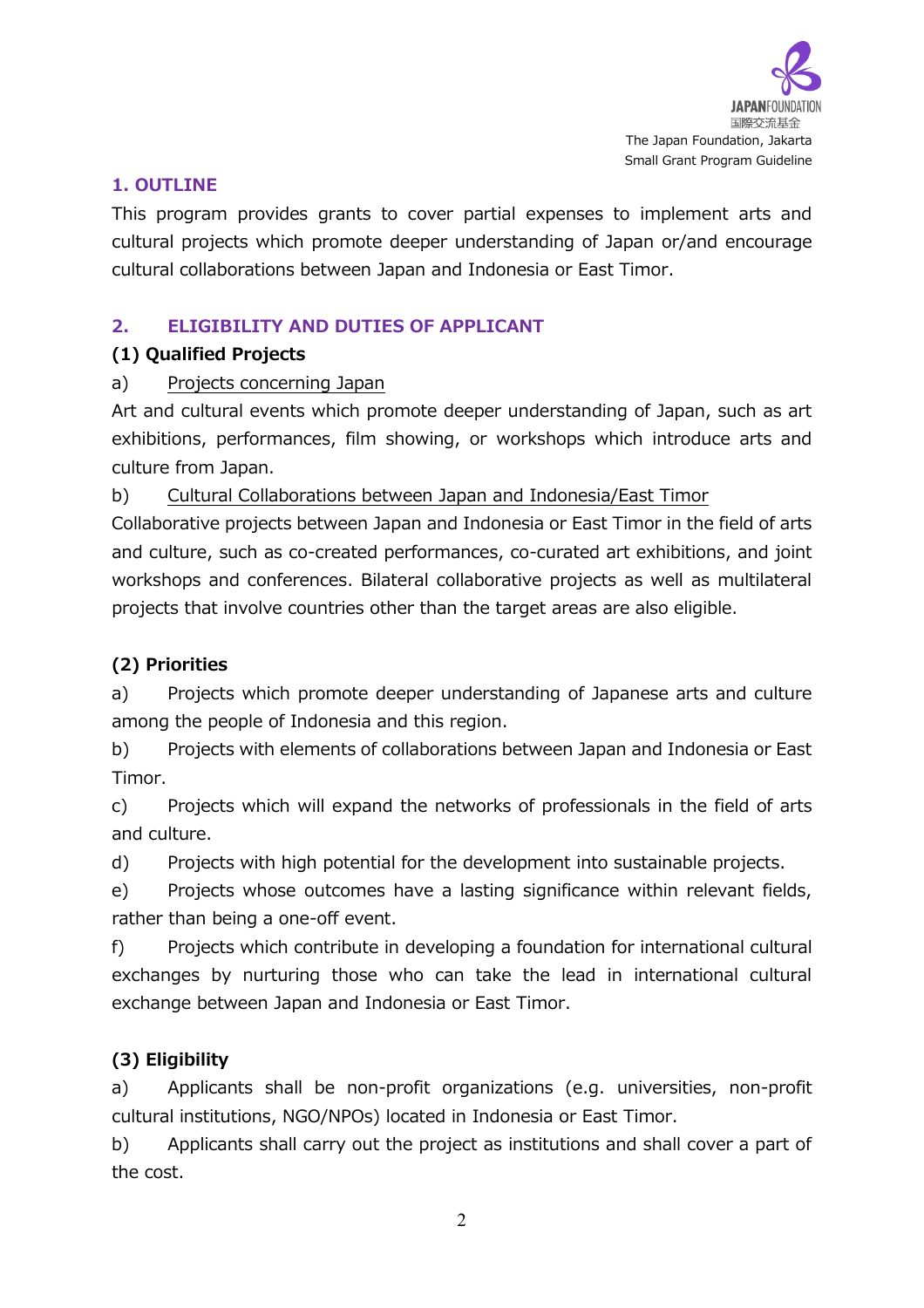

c) Projects shall be implemented according to the schedule specified in "4. APPLICATION PROCEDURES AND DEADLINE" below.

d) Projects shall be completed by **January 31st, 2023**.

e) Applicants shall agree on the obligations specified in the article 7 below.

f) Applicants must have a bank account capable of accepting grants from the Japan Foundation, Jakarta. The bank account may also be opened before remittance.

# **(4) Non-eligibility**

a) Applications from individual or for-profit organizations are not accepted.

b) The following projects are not eligible.

· Projects dealing solely with topics in the field of natural science

Commercial activities, missionary activities, political activities, and election campaigns

Activities in support of specific doctrines or claims

Capital fund and endowment drives, debt reduction, donations, public relations campaigns, advertising, creation or support of awards or grants

Purchase of land

Design, construction, or maintenance of buildings or monuments

Projects that focus on developing weapons and military technology

Procurement of equipment

Activities which do not have any specific relation to Japan in terms of theme or guest.

Japanese cultural day without quests from Japan.

# **(5) Duties of Applicants**

a) Applicants must be able to run the project with full respect to the local laws, regulations and health protocols, as well as to fulfill the responsibility that comes from receiving support from governmental funding. It is the applicant's duty to conduct clear accounting, publicity, and reporting.

b) The grant will only cover partial costs of the project: the grant will NOT cover 100% of the cost. Projects must be based on cost-sharing, and applicants are encouraged to find other resources along with this grant, such as sponsors, grants, donations, revenue generation (e.g. ticket sales) and participation fees, as well as the applicant's own funding.

c) If it is necessary to apply for a visa for the foreign artist, such as performance or shooting visas, the applicant must fulfill the duty of obtaining it for the foreign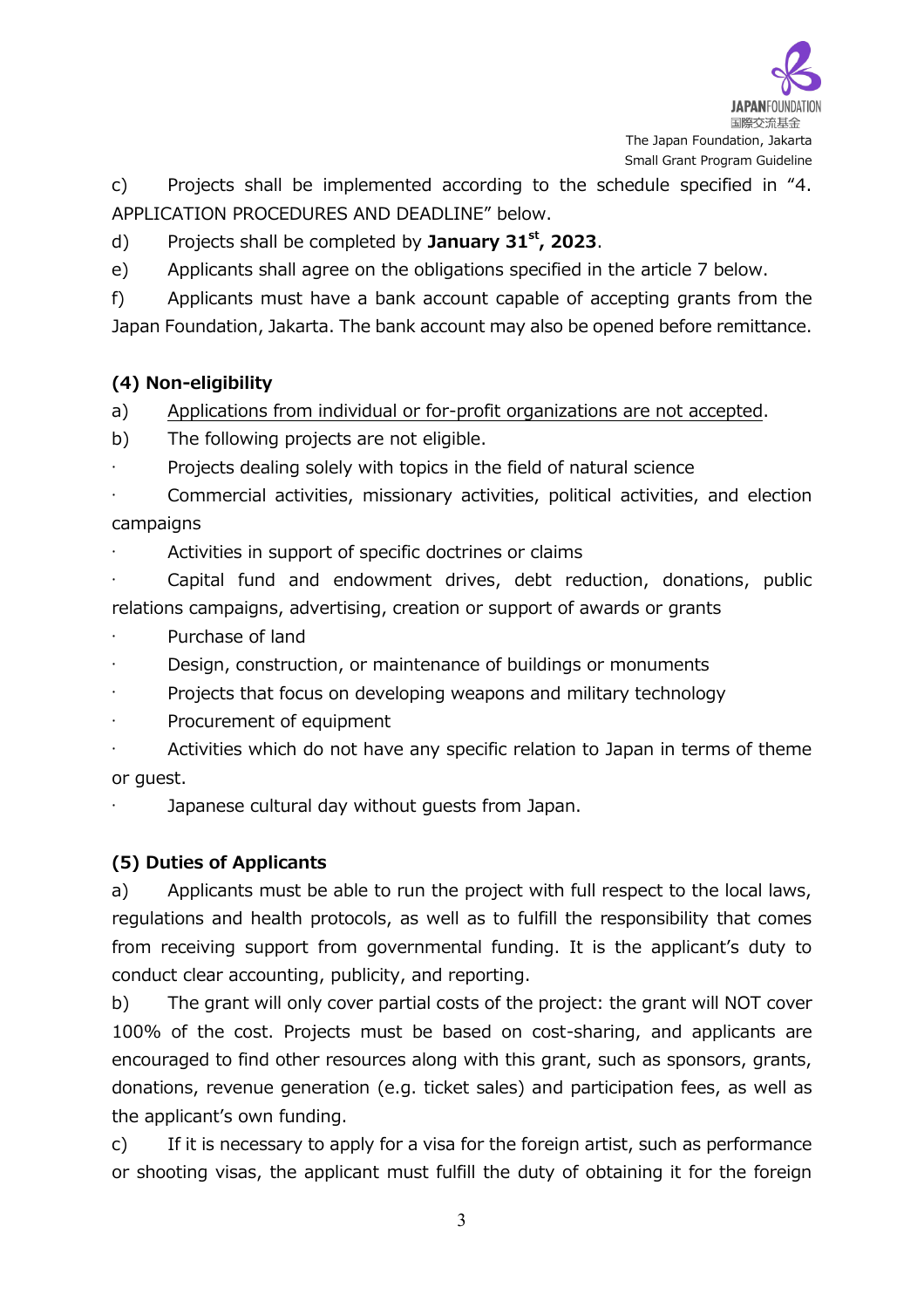

artist as well as permits from the local authorities for hosting the event, wherever applicable.

d) Applicants must NOT be receiving any support from other Japan Foundation resources for the same project, including grants from the Japan Foundation headquarters' grant in Tokyo, and local grants from other Japan Foundation country offices.

e) Any recurring application from the same applicant in the same fiscal year will not be considered.

f) In principle, grants will not be provided to organizations that have received support as part of the same program **for three consecutive fiscal years**, unless the Japan Foundation, Jakarta assesses that there is strong justification for the continuation of the project.

# **3. GRANT COVERAGE**

(1) The Japan Foundation, Jakarta contribution will not exceed IDR 30,000,000

(2) The contribution of the Japan Foundation, Jakarta is limited to the expenses actually paid in the following budgetary items during the period of grant:

· Transportation: international airfares, domestic transportation expenses

· Honorarium/wages (for the performers, researchers, collaborators, guest speakers, guest lecturers, assistants, interpreters)

Accommodation Expenses

- · Purchase of research materials
- Production of catalogs, brochures, leaflets, proceedings and reports
- Rental fees for venue and equipment

# (3) **The Japan Foundation, Jakarta's grant cannot be used for the following items.**

Salaries, and social welfare expenses for the regular employees of the applying institution

- Banquet and entertainment fees
- Telephone, fax and postage costs
- Office Supplies

#### **4. APPLICATION PROCEDURES AND DEADLINE**

Please submit a set of application documents by email to [small\\_grant@jpf.or.id](mailto:small_grant@jpf.or.id)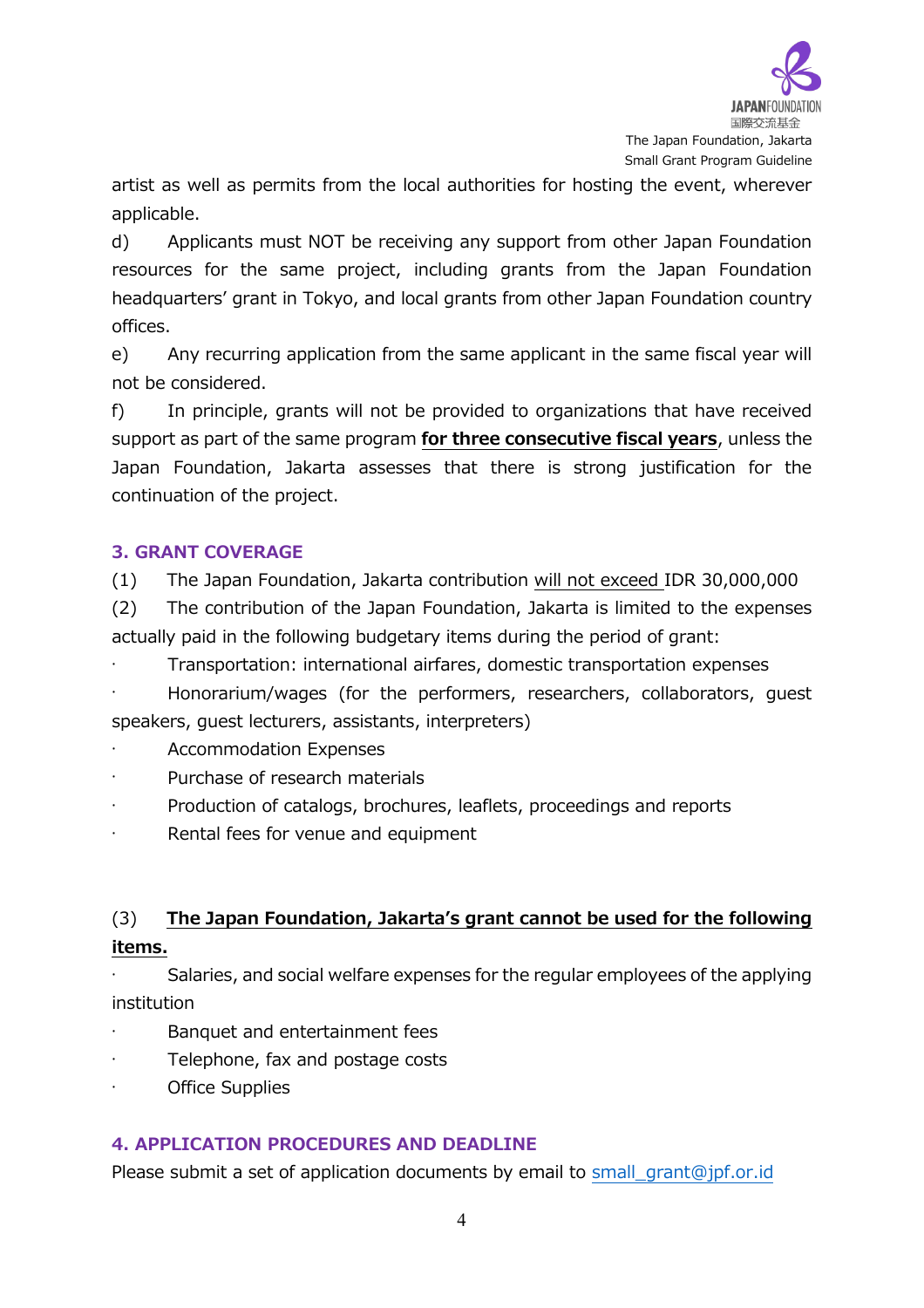

Submission of printed applications (hardcopy) is NOT acceptable. **JFJA Small Grant Application Form** can be accessed [here.](https://docs.google.com/document/d/1lY1KLrpVlaPOQQcIvgskXVAzHf4AGXxm/edit?usp=sharing&ouid=111188205141924285229&rtpof=true&sd=true)

# **【Application deadline】**

1<sup>\*</sup> Round: May 25, 2022

- $\Rightarrow$  Projects which will be implemented after 25 July, 2022 are applicable
- 2<sup>rd</sup> Round: July 16, 2022
- ⇒ Projects which will be implemented after 1 October, 2022 are applicable
- 3<sup>"</sup> Round: September 16, 2022
- $\Rightarrow$  Projects which will be implemented after 1 December, 2022 are applicable

Attachment of additional documents about applicants and the details of projects are highly recommended.

# **5. NOTIFICATION OF THE GRANT DECISION**

Applicants will be notified of the results of the screening within **one month** of the deadline by the Japan Foundation, Jakarta.

#### **6. PROCESS OF EXECUTION**

When the grant approval is awarded, the amount of the grant will be paid in accordance with the Notice of Grant Approval and the Terms and Conditions of Grant. The first payment (70% of the total amount of grant) will be made about 30 days after the submission of Notice of Acceptance. The second payment (30% of the total amount of grant) will be made when JFJA has received and confirmed the content of Project Report and Financial Report upon the project's completion.

\*For projects which include overseas travel from Japan, there will be an additional selection process regarding health protocols. For more details, please see Article 7, (2).

\*For offline projects, the Japan Foundation, Jakarta may request the applicant to provide further information regarding health protocols for the prevention of the spread of COVID-19.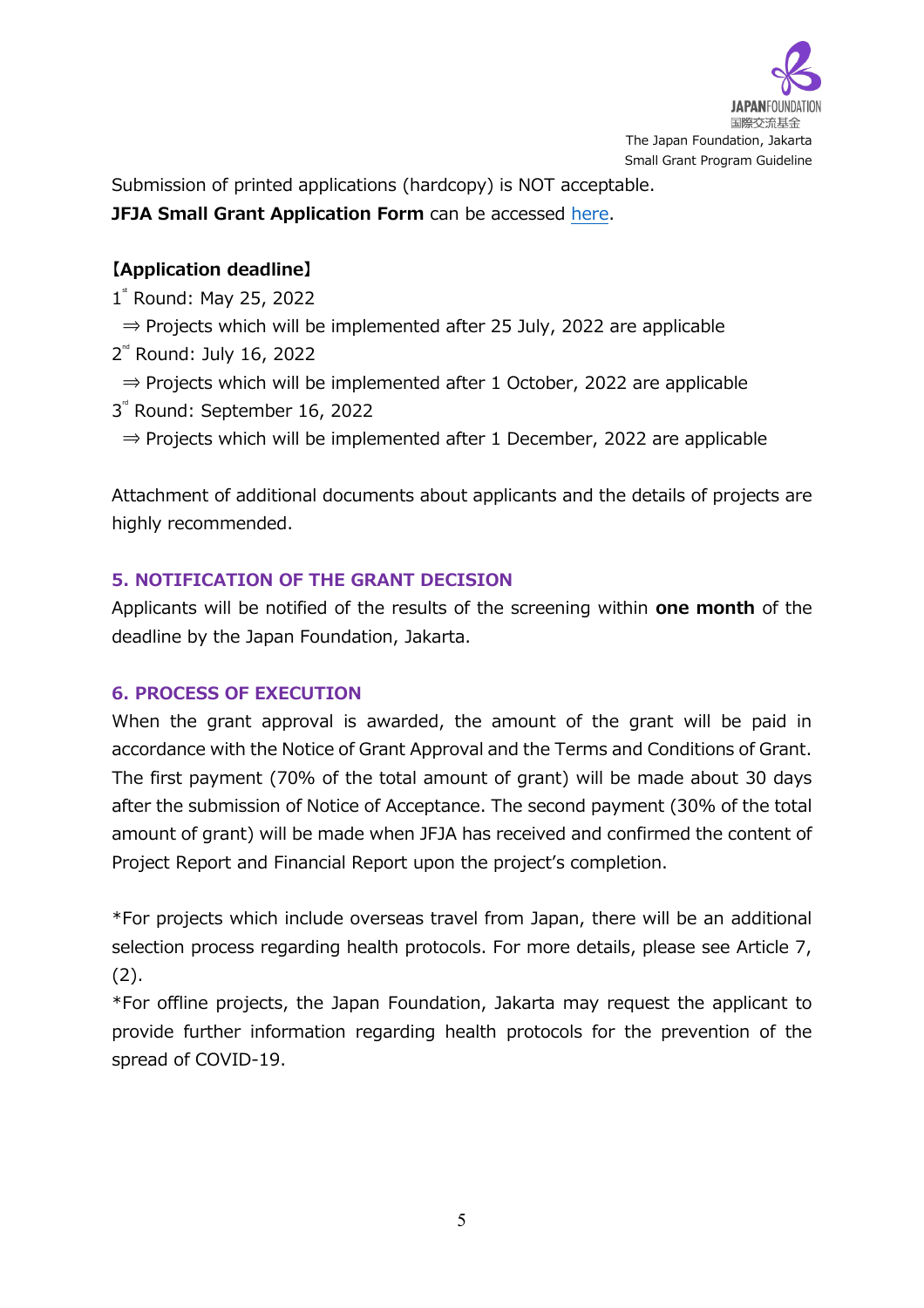

#### **7. OBLIGATIONS**

This grant project is governed under the regulations of the Japan Foundation including "Law for the Proper Execution of a Budget Relating to Subsidies" (Law No. 179 of 1955) as well as relevant Indonesia laws.

# **Before the implementation of approved project**

#### **(1) If the grantee wishes to change any of the following**:

a) Project design and line-up of invited guests (esp. Japanese resource speakers/artists);

b) Distribution of funds within the overall budget covered by the grant (limited to those expenses covered by grant);

c) Implementation schedule (postponement or cancelation);

d) Change of venue, etc.

the grantee shall promptly coordinate with the assigned JFJA staff. A written approval from JFJA must be obtained first before the grantee will make any changes to the approved project.

#### **(2) Basic Policy in Response to Covid-19**

a) In light of the worldwide spread of COVID-19, grantees shall abide by the laws and regulations set by the relevant authorities in both Japan and the countries or regions where projects will take place, and take the necessary epidemic prevention measures to carry out projects safely.

b) Regarding the projects that include overseas travel from Japan, the Japan Foundation will, in principle, revoke its decision to provide a grant when Ministry of Foreign Affairs of Japan (MOFA)'s Travel Advice and Warning Level on Infectious Diseases at the site of project implementation is Level 2 or 3 as of two months prior to the expected project start date.

c) However, in cases where the implementing entities fully understand the contents of Travel Advice and Warning issued by MOFA and are willing to carry out the projects according to the laws and regulations set by the relevant authorities, and when it is confirmed that the necessary epidemic prevention measures are to be taken, the Japan Foundation will consider providing the grant. Applying organizations wishing to implement projects that include overseas travel from Japan in countries or regions which fall under Level 2 or 3 in MOFA's Travel Advice and Warning Level on Infectious Diseases are requested to submit a Written Pledge, an updated project plan, and a Health Protocol Sheet two months prior to the expected project start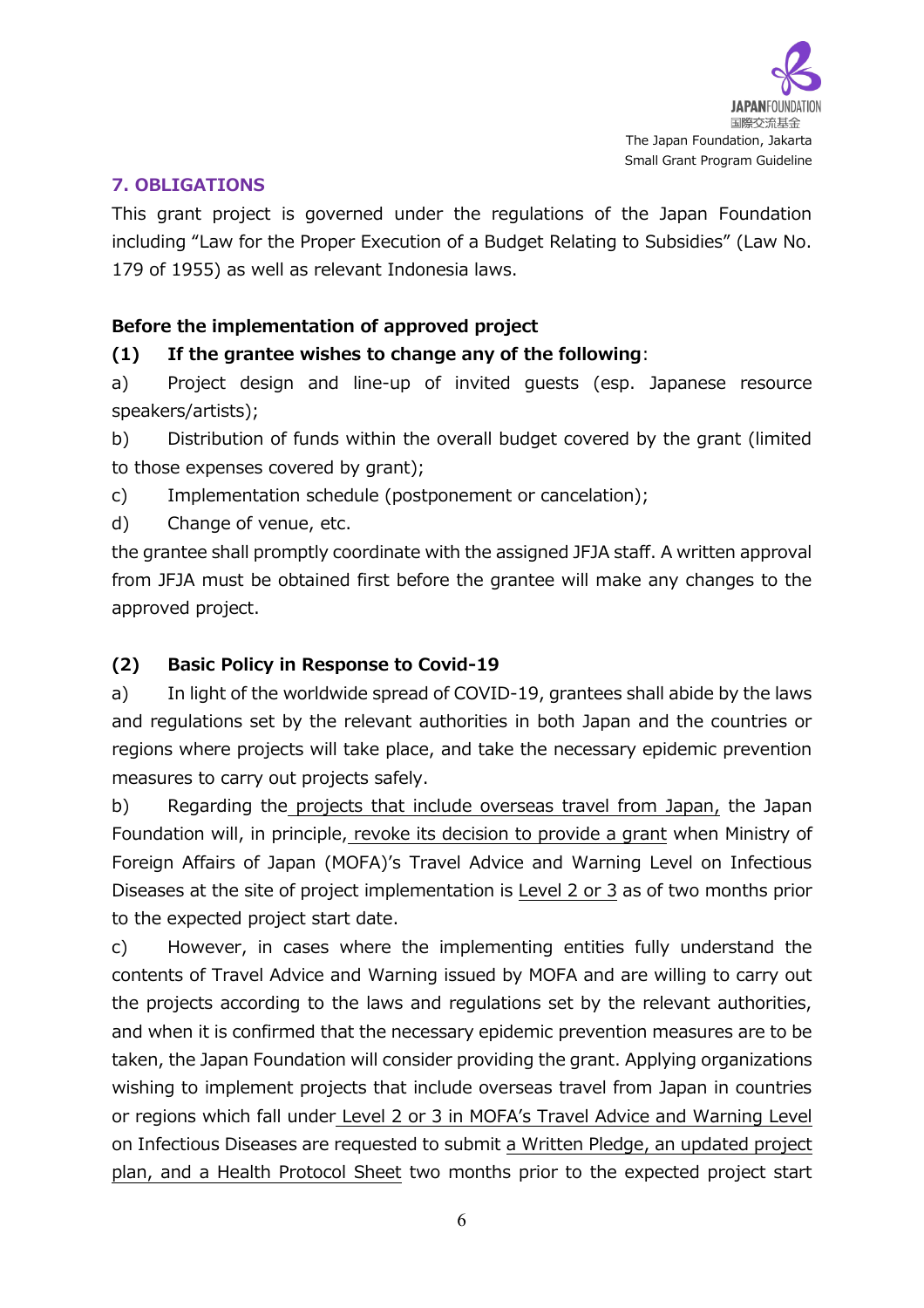

date. Only after the additional documents specified above are approved by the Japan Foundation, shall the first 70% of the grant be transferred.

# **During the implementation of approved project:**

(3) Any material that is created pertaining to the subsidized project shall clearly indicate that it was subsidized by the Japan Foundation. The Grantee shall acknowledge JFJA's financial support by using the JFJA logo mark in its publicity document or exercise.

(4) The Grantee shall conduct **a survey** (online/onsite/hybrid). JFJA will provide a survey template.

(5) JFJA has the right to demand a progress report from the grantee regarding the subsidized project during the implementation of the project from the grantee if such a report is considered necessary.

#### **Upon the completion of approved project**

(6) Within thirty (30) days after the project is completed, the Grantee will be required to submit a Project Report, including:

a) A Financial Report to JFJA with complete original receipts. If the Financial Report, receipts and other supporting documents are not in accordance with the application, or violates Grant Terms and Conditions, the decision may be revoked and the applicants may be requested to return the provisional amount. This grant will NOT cover the cost which was not proposed in the application. In principle, expenditures for items other than the approved applied amount or changes in allocation of grant among approved applied item(s) are NOT possible.

b) A Survey Result of audience/participants.

c) Copies of links to access video documentation or video outputs. The links must be incorporated in the narrative report.

d) Public relations materials.

e) Press coverage / articles (if any)

(7) When JFJA has received a report relating to the completion of the subsidized project, JFJA shall examine, by reading the report and through other means, and, if necessary, by conducting on-site investigations and other activities, whether the results of the subsidized project conform to the content of the decision to award a grant and the conditions attached. When JFJA recognizes that the results are in due conformity, JFJA shall confirm the amount of the grant to be awarded and inform